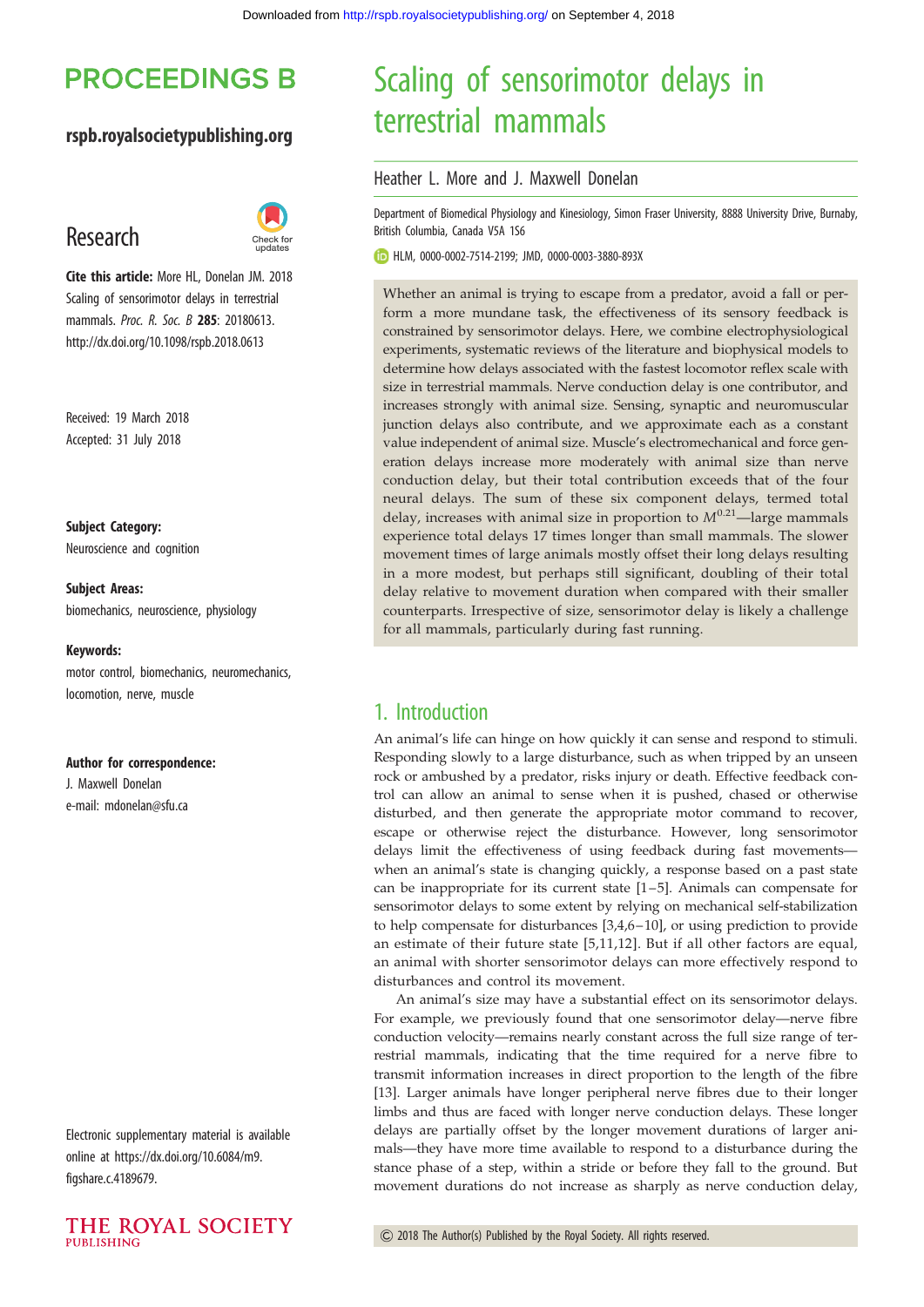changing only with the square root of limb length [[14](#page-6-0)–[16](#page-7-0)]. Consequently, the ratio between nerve conduction delay and movement duration is about 10 times higher in an elephant than in a shrew [[13](#page-6-0)]. The scaling of other sensorimotor delays with animal size has not previously been studied, but if they were all size-independent, our observed scaling of nerve conduction delay would result in total delays that increase strongly with animal size and outpace increases in movement duration. This would place large animals at a significant disadvantage for effective feedback control.

Given the importance of feedback control for movement, the implications of sensorimotor delays for effective feedback control and the potential size dependence of delays, we sought to determine how total sensorimotor delay scales with size in terrestrial mammals. Here, we define total delay as the time elapsed between a stimulus that evokes a stretch reflex and the resulting peak twitch force (we use the terms total delay and total sensorimotor delay interchangeably in this paper). We chose to focus on stretch reflexes because they govern the fastest neural response to peripheral stimuli in terrestrial mammals of all sizes, providing a useful means to benchmark these animals' minimum sensorimotor delay. Stretch reflexes use the fastest peripheral nerve fibres to conduct information and employ only a single synapse within the spinal cord to transform a sensory signal into a motor command [\[17](#page-7-0)]. Although more complex pathways involving multiple spinal synapses and higher-level brain centres also play important roles in responding to disturbances [[18,19\]](#page-7-0), they always require more time than that for a simple stretch reflex. The total sensorimotor delay, as we have defined it here, has contributions from six main sources. We refer to these sources as component delays, and term them sensing delay, nerve conduction delay, synaptic delay, neuromuscular junction delay, electromechanical delay and force generation delay (figure 1).

Based on our previous findings for nerve conduction delay, we hypothesized that not only would total delay increase in larger animals in an absolute sense, but that it would also increase when expressed relative to movement duration. This hypothesized scaling is not inevitable, because distinct physiological processes underlie the component delays. Consequently, their contributions to total delay may scale differently than what we previously observed for nerve conduction delay [[13](#page-6-0)], offsetting or adding to its effect. We focused on two characteristic movement durations: stride duration, because it is the maximum time available for the nervous system to make adjustments for the next step [\[20](#page-7-0)]; and stance duration, because it is the maximum time available to respond to a disturbance within the same step. To test our hypothesis, we combined our findings from previous studies with existing literature data to determine component delays and their total combined delay as function of animal size. We then calculated changes in stride duration and stance duration as a function of animal size, and compared these to our results for total delay. To better understand the mechanisms underlying component delays, and to test our identified scaling relationships, we examined the behaviour of established biophysical models as we incorporated size-dependent model parameters. Our analysis focused exclusively on terrestrial mammals. Owing to the availability of reliable data that met our inclusion criteria, the sizes of our datasets varied between



Figure 1. Component delays superimposed on example recordings of nerve fibre activity, muscle activity and muscle force. The total time between stimulus onset and peak muscle force, termed total delay, incorporates several sources of delay, termed component delays. Here, we conceptually illustrate component delays by showing their predicted durations for a hypothetical 1 kg animal (coloured areas), calculated from the results of our systematic review [\(table 1\)](#page-3-0). We considered component delays in the context of the simple monosynaptic reflex pathway initiated by an external stimulus such as a tendon tap. We defined sensing delay as the time from the onset of a stretch in the ankle extensor muscles to the generation of an action potential in a stretch-sensitive sensory receptor, nerve conduction delay as the time to transmit the action potential along the length of the sensory and motor nerve fibres, synaptic delay as the time for the action potential to be transferred from the sensory nerve fibre to the motor nerve fibre at a single synapse in the spinal cord, neuromuscular junction delay as the time for the action potential to be transferred from the motor nerve fibre to muscle fibres at the neuromuscular junction in the muscle, electromechanical delay as the time for the action potential to be conducted along muscle fibres and for molecular mechanisms involved in cross-bridge formation to be activated, and force generation delay as the time for the muscle to develop peak twitch force. We include the time lag to the peak force response as part of the total sensorimotor delay, with the understanding that the first onset of force precedes peak force. Electromyography (EMG) onset  $=$  the onset of electrical activity in the muscle, as detected by EMG.

component delays. While it was as small as three data points in a single species for one component delay, it spanned six orders of magnitude in mass, ranging from shrews to elephants, for another.

# 2. Material and methods

First, we searched the literature for component delays of the monosynaptic stretch reflex in the medial gastrocnemius, measured in terrestrial mammals across their full range of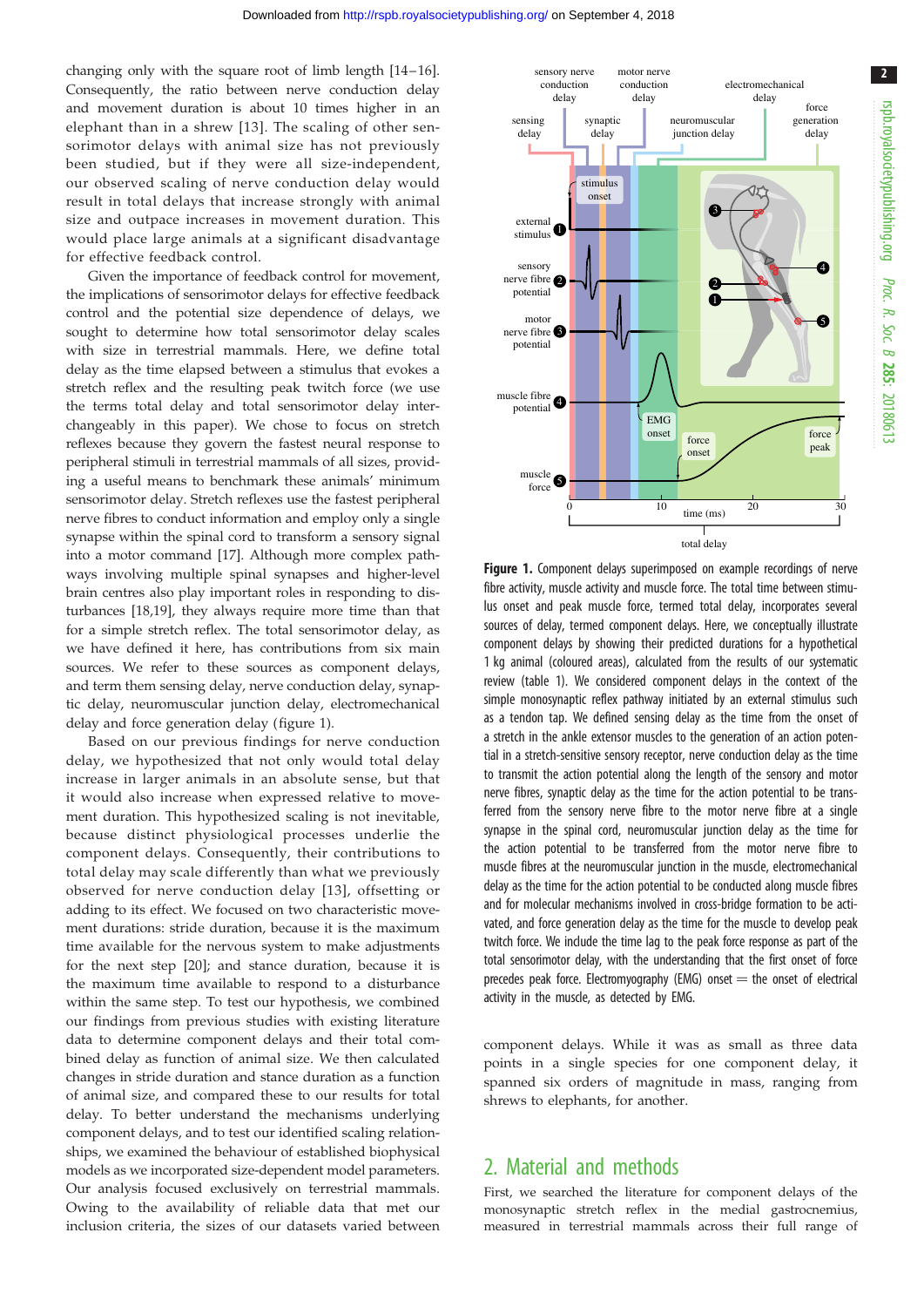<span id="page-2-0"></span>

Figure 2. Component delay scaling relationships. Each plot shows one scaling relationship from [table 1](#page-3-0) (coloured lines and coloured text). Dashed lines in  $(a)$ , (c) and (d) are averages of all data points (filled circles); solid lines in (b), (e) and (f) are regressions of species averages (open circles). Shaded areas are 95% confidence intervals for mean delay at a given mass. All plots have the same axis units.

masses. We used the resulting data to determine the power law relationship describing the scaling of each component delay with body mass; a phylogenetically independent contrasts analysis indicated that our data were not significantly affected by evolutionary history. Next, we calculated the scaling relationship for total delay by numerically adding predicted component delays for hypothetical animals spanning the range of masses in our systematic review, then fitting a power law to the results. We calculated relative delay by normalizing total delay by stride duration and by stance duration at two equivalent speeds: trot – gallop transition speed, because it is physiologically similar for animals of different sizes [\[15,16](#page-7-0)], and maximum sprint speed, because it represents a lower bound on stride and stance duration. Monte Carlo simulations propagated uncertainties in the individual component delay estimates and gait parameter estimates through our entire calculations. Finally, we simulated the size dependence of key mechanisms—neurotransmitter diffusion delay, muscle fibre conduction delay and the dynamics of muscle's force production—involved in four component delays. Additional details of our methods, and data from our systematic reviews, are given in the electronic supplementary material.

## 3. Results

We assume that some component delays are constant and found that others increase with animal size ( figure 2 and [table 1\)](#page-3-0). We did not measure sensing delay, synaptic delay and neuromuscular junction delay here or in our prior experiments, and these three delays were too sparsely reported in the literature to determine whether they changed with size in terrestrial mammals (figure  $2a, c, d$ ). We preliminarily considered these three component delays as size-independent (see Discussion). For our calculations of total delay, we set each of these delays equal to its average value from the literature—approximately 0.6 ms for sensing delay, 0.7 ms for synaptic delay and 0.9 ms for neuromuscular junction delay [\(table 1\)](#page-3-0). By contrast, nerve conduction delay, electromechanical delay and force generation delay increase with animal size (figure  $2b, e, f$ ). Of these three increasing delays, nerve conduction delay increased most strongly, in proportion to  $M^{0.30\pm0.04}$ , while electromechanical delay and force generation delay increased in proportion to  $M^{0.21\pm0.07}$ and  $M^{0.20 \pm 0.08}$ , respectively ([table 1;](#page-3-0) all exponents are shown as their mean  $\pm$  95% confidence interval). The scaling exponent for nerve conduction delay was significantly larger than the exponent for force generation delay but not for electromechanical delay ( $p = 0.02$  and  $p = 0.10$ , respectively; multiple comparison test with Tukey's honestly significant difference criterion), while the exponents for electromechanical delay and force generation delay were not significantly different from each other ( $p = 0.91$ ). As a consequence of its relatively strong dependence on size, nerve conduction delay was one of the shortest component delays in small animals, at about 1 ms, but in large animals it became one of the longest, at about 70 ms. Force generation delay was the longest component delay in animals of all sizes and measured about four times as long as electromechanical delay—in a 5 g shrew, electromechanical delay and force generation delay are approximately 1 ms and 6 ms, respectively, whereas in a 5000 kg elephant they are approximately 25 ms and 95 ms, respectively ([table 1\)](#page-3-0).

Owing to the size dependence of some component delays, total delay increases with animal size ([figure 3](#page-4-0)a and [table 1\)](#page-3-0). This increase is in proportion to  $M^{0.21 \pm 0.06}$ , giving a shrew a total delay of just 10 ms while an elephant has a total delay of about 180 ms. As animal size increases, nerve conduction delay makes up a larger fraction of total delay, while the contributions of the constant component delays (sensing, synaptic and neuromuscular junction delay) decrease [\(figure 4](#page-4-0)). For terrestrial mammals of all sizes, the combined contributions of electromechanical delay and force generation delay to total delay remain approximately constant ([figure 4\)](#page-4-0). Most of total delay is due to delays within the muscle, rather than within the nervous system—muscle delay, calculated as the sum of electromechanical and force generation delay, comprised approximately 70% of total delay across all animals, with neural delays responsible for the remainder.

Relative delay is nearly constant across animal size. To calculate relative delay, we normalized total delay by stride duration and by stance duration at two different speeds: trot –gallop transition speed and maximum sprint speed.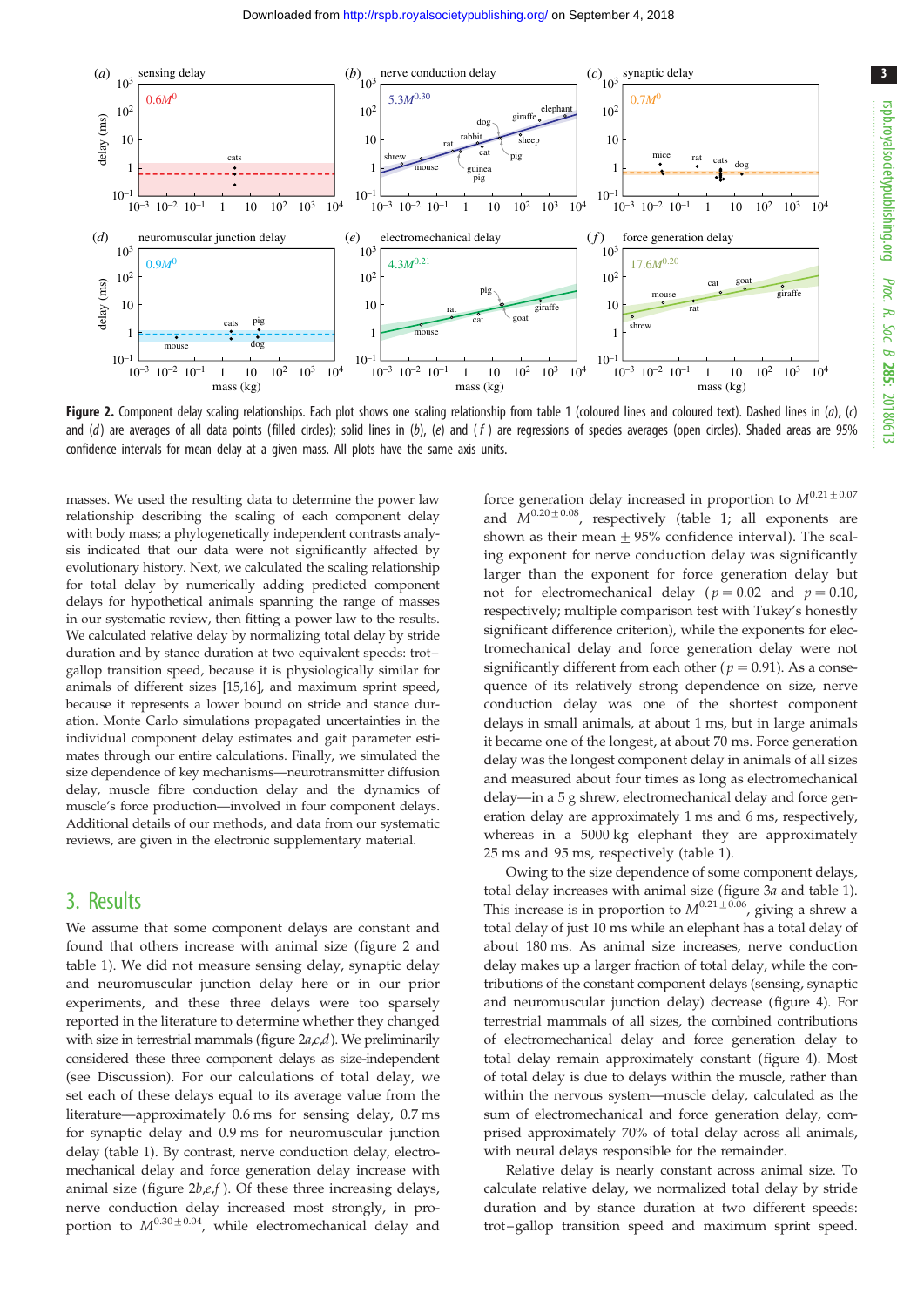<span id="page-3-0"></span>Table 1. Delay scaling relationships and statistics. The magnitude in milliseconds of each delay is given by  $aM^b$ , where  $a$  is the coefficient,  $b$  is the exponent and M is animal mass in kilograms. Sensing, synaptic and neuromuscular junction delays have exponents equal to zero, and no regression statistics, because they were determined by averaging all data points for each delay. 95% confidence intervals (CIs) for mean sensing, synaptic and neuromuscular junction delays are given as  $+/-$  intervals, because they were calculated using a standard formula based on the standard deviations of data points (electronic supplementary material). CIs for the coefficients of nerve conduction, electromechanical and force generation delays are given as  $\times$ / $\div$  intervals, because they were determined by transforming CIs for regression intercepts calculated from logarithmically transformed data. Total delay and relative delays have no regression statistics, because they were calculated from scaling relationships rather than from data points; 95% CIs for their coefficients and exponents were determined using Monte Carlo simulations (electronic supplementary material).

| delay                             | coefficient (a) |                       | exponent (b) |            | regression statistics |       |
|-----------------------------------|-----------------|-----------------------|--------------|------------|-----------------------|-------|
|                                   | value           | 95% CI                | value        | 95% CI     | <i>p</i> -values      | $R^2$ |
| sensing                           | 0.6             | $+/-$ 0.9             | U            |            |                       |       |
| nerve conduction                  | 5.3             | $\times$ / $\div$ 1.2 | 0.30         | $+/-$ 0.04 | < 0.001               | 0.96  |
| synaptic                          | 0.7             | $+/-$ 0.1             |              |            |                       |       |
| neuromuscular junction            | 0.9             | $+/-$ 0.4             | 0            |            |                       |       |
| electromechanical                 | 4.3             | $\times$ / $\div$ 1.3 | 0.21         | $+/-$ 0.07 | 0.001                 | 0.94  |
| force generation                  | 17.6            | $\times$ / $\div$ 1.4 | 0.20         | $+/-$ 0.08 | 0.003                 | 0.91  |
| total                             | 31.0            | $\times$ / $\div$ 1.3 | 0.21         | $+/-$ 0.06 |                       |       |
| total relative to stride duration |                 |                       |              |            |                       |       |
| at trot-gallop transition         | 0.14            | $\times$ / $\div$ 1.3 | 0.07         | $+/-$ 0.05 |                       |       |
| at maximum sprint                 | 0.16            | $\times$ / $\div$ 1.3 | 0.04         | $+/-$ 0.05 |                       |       |
| total relative to stance duration |                 |                       |              |            |                       |       |
| at trot-gallop transition         | 0.33            | $\times$ / $\div$ 1.3 | 0.07         | $+/-$ 0.05 |                       |       |
| at maximum sprint                 | 0.70            | $\times$ / $\div$ 1.3 | 0.07         | $+/-$ 0.06 |                       |       |

All four of these movement duration measures increase proportional to approximately  $M^{0.14}$ . Total delay increases with size in proportion to  $M^{0.21}$ , comprising nearly constant fractions of stride and stance duration and resulting in a weak dependence of relative delay on animal size (approx.  $M^{\tilde{0}.07\pm0.05}$  for all speeds and durations; [figure 3](#page-4-0)b and table 1). Consequently, relative delays only double in large animals when compared to their smaller counterparts. In a 5 g shrew, for example, total delay would comprise approximately 25% of stance duration at the trot –gallop transition speed, whereas in a 5000 kg elephant it would require approximately 60%. While the duration of relative delay may be more problematic for large animals, sensing and responding to a stimulus requires a substantial fraction of movement duration in animals of all sizes. This is especially the case at fast speeds, where the minimum sensorimotor delay between stimulus and response consumes most of the time that a foot spends in contact with the ground (figure  $3b$ , black dashed line).

## 4. Discussion

Remarkably, and in contradiction to our hypothesis, increases in total delay with increases in animal size are mostly offset by the longer movement durations of larger animals. Thus, despite a 1-million-fold range in mass, a 100-fold change in leg length and a more than 15-fold difference in absolute delay, relative delays in the largest terrestrial mammals are only double the duration of those in the smallest. Nerve conduction delay increases most sharply with size, but does not

result in exceptionally long relative delays for large animals because it is balanced by sensing, synaptic and neuromuscular junction delays, which we have assumed do not depend on size. The sum of these four component delays increases with mass less sharply than nerve conduction delay alone and with approximately the same exponent as electromechanical delay and force generation delay. As a consequence, the sum of all six component delays increases with about the same exponent as stance duration, and other measures of movement duration such as stride period and the time it takes to fall to the ground ([figure 3](#page-4-0))  $[14-16]$  $[14-16]$  $[14-16]$  $[14-16]$ .

# (a) Sensing, synaptic and neuromuscular junction delays

The durations of component delays, and how these durations scale with size, depend on their underlying physiological processes. Synaptic delay and neuromuscular junction delay are governed by fast biophysical processes that begin with the release of neurotransmitter molecules from the presynaptic neuron, which then diffuse across a narrow gap to the postsynaptic cell and bind to receptors, changing the conductance of the postsynaptic membrane and eventually generating an action potential in the postsynaptic cell [\[21](#page-7-0) – [23\]](#page-7-0). For these delays to change substantially with animal size requires changes to the speed of neurotransmitter release from the presynaptic cell, the distance between cells or the function of ion channels in the postsynaptic cell. Our data for synaptic and neuromuscular junction delays were too sparse to determine their scaling relationships, but major size-dependent changes seem unlikely given that presynaptic and postsynaptic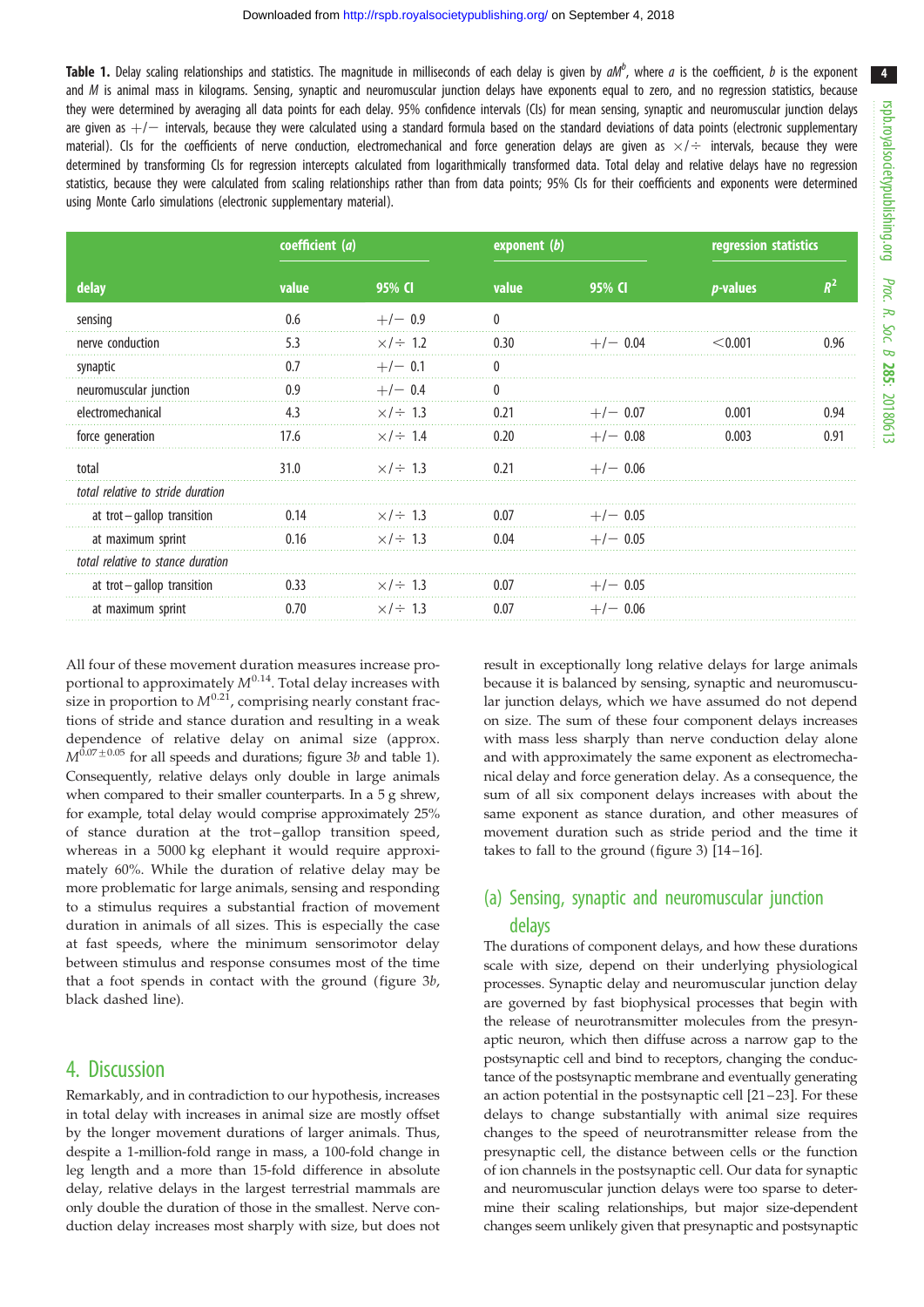<span id="page-4-0"></span>

Figure 3. Total delay and relative delay. (a) Total delay, calculated by leastsquares regression of the sum of scaling relationships in [figure 2](#page-2-0) (black line). We estimated total delay for each species (open circles) by adding the species' component delays; we used data points from [figure 2](#page-2-0) where possible, and predictions from the power law relationships in [table 1](#page-3-0) where the species had no data points. Monte Carlo simulations determined the uncertainty in our total delay relationship by propagating the error from each component delay; the shaded area encloses 95% of simulation values. (b) Total delay relative to stride duration (solid lines) and stance duration (dashed lines) at trot – gallop transition speed (grey) and maximum sprint speed (black). We calculated relative delay by dividing total delay by each movement duration at each speed. The shaded area indicates the region where total delay exceeds movement duration. Scaling relationships for all delays are given in [table 1](#page-3-0).

cell size, as well as the general structure of ion channels, remain relatively constant across a wide size range of animals [[13,](#page-6-0)[24](#page-7-0) – [26](#page-7-0)]. It is not known how the distance between cells scales with animal size, but simulations conservatively assuming that it scales proportional to  $M^{1/3}$  predict negligible increases to neurotransmitter diffusion times (electronic supplementary material). Sensing delay shares some of the same fast biophysical processes as synaptic delay—a physical stimulus changes the conductance of the receptor membrane to specific ions, allowing ions to flow across the membrane and generate an action potential in the sensory nerve fibre [\[27\]](#page-7-0). Sensing delay has only been measured in a single species, indicating that it is short but preventing us from estimating a scaling relationship from literature values. However, a strong dependence on size seems unlikely given that the structures of several types of mechanoreceptors are size-independent [[28,29](#page-7-0)]. Combining our findings with insights based on the underlying biophysical mechanisms suggests that sensing, synaptic and neuromuscular junction delays are relatively short for most animals. We suspect that expanding the datasets for these three delays is unlikely to substantially affect our conclusions regarding total delay, particularly for animals rat-sized and larger, for two reasons. First, we based our estimates of these component delays in



Figure 4. Component delays (coloured areas) expressed as fractions of total delay. The fraction of an animal's total delay required by each component delay is represented by the vertical thickness of the corresponding coloured area at the horizontal location appropriate for the animal's mass.

part on measurements from animals with masses similar to rats. Second, even if these delays increase with animal size, the likelihood that they remain relatively short means that they will contribute only slightly to total delay in large animals ( figure 4).

#### (b) Nerve conduction delay

Unlike synaptic delay, nerve conduction delay increases rapidly with animal size. To conduct information along a nerve fibre, an electrical current flows quickly down the fibre in areas insulated by myelin, slowing only periodically at gaps in the myelin to regenerate itself by triggering action potentials [\[30](#page-7-0)]. We previously found that the conduction velocity of nerve fibres is relatively constant regardless of animal size [[13\]](#page-6-0), making nerve conduction delay almost entirely dependent on conduction distance. In the case of the hindlimb stretch reflex, increases in animal size lead to longer legs, which increases conduction distance and thereby lengthens nerve conduction delay. Synaptic delay appears to lack this strong size dependence, and consequently the delays associated with nerve conduction in an elephant are equivalent to the time required to cross almost 100 synapses. By contrast, it takes about the same time for a signal to cross one shrew synapse as it does for the signal to travel from a shrew's ankle extensor muscle to its spinal cord. The time required for more complex pathways involved in thinking, approximated by synaptic delay, is therefore relatively short for large animals and relatively long for small animals.

#### (c) Electromechanical delay

Electromechanical delay increases with size, but less steeply than nerve conduction delay. For a muscle to initiate force generation after a signal crosses the neuromuscular junction, action potentials must be propagated along muscle fibre membranes until they reach and stimulate specialized regions of the membrane that are coupled to calcium-containing structures inside the muscle fibre; upon stimulation, these structures release calcium ions which then quickly diffuse throughout the cytoplasm, activating contractile proteins within the muscle fibre [[31,32\]](#page-7-0). The speed of propagation in muscle fibres, like unmyelinated nerve fibres, depends on the square root of their diameter [\[33](#page-7-0),[34\]](#page-7-0). Muscle fibres have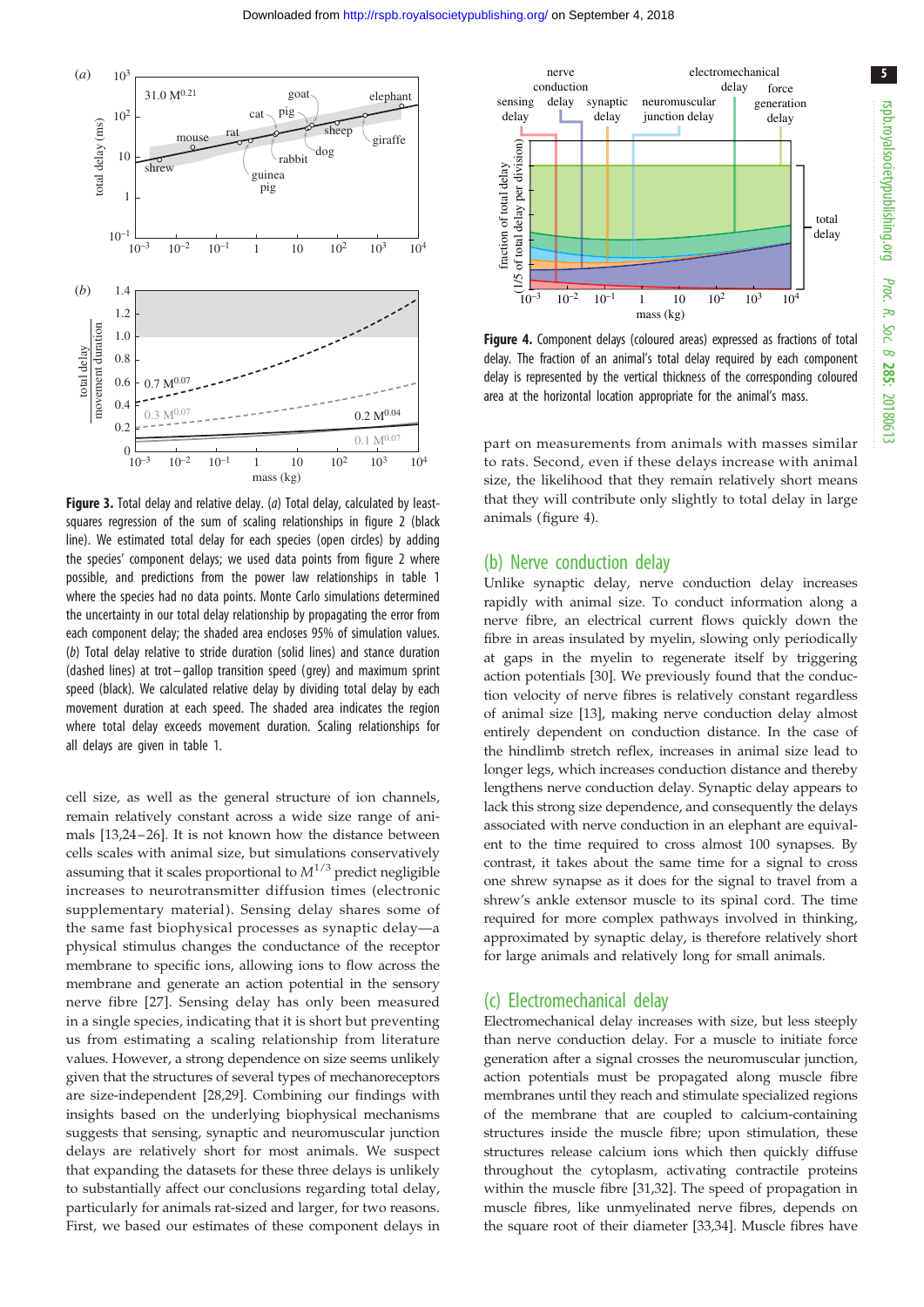nearly constant diameters and hence conduction velocities, regardless of animal size [[35\]](#page-7-0). But their length, and hence conduction distance, is longer in larger animals [\[36](#page-7-0)]. Simulations combining scaling relationships for these properties predict that muscle fibre conduction delay increases in proportion to  $M^{0.21}$  (electronic supplementary material). This exponent is similar to that of our electromechanical delay power law, indicating that our identified scaling relationship is consistent with established biophysical mechanisms while helping to explain why electromechanical delay increases with body size. While the mechanisms underlying the scaling of electromechanical and nerve conduction delay are similar, electromechanical delay increases less steeply with size because muscle fibre lengths increase less steeply with size than nerve fibre lengths [[13](#page-6-0)[,36](#page-7-0)]. This analysis is suggestive rather than complete, because factors such as calcium release also contribute to electromechanical delay and their scaling is difficult to predict without improving our understanding of the scaling of their underlying processes.

#### (d) Force generation delay

Force generation delay also scales less steeply with size than nerve conduction delay, but nevertheless comprises the largest component delay for all terrestrial mammals. To generate force, activated contractile proteins within muscle fibres repeatedly change shape and slide past each other, shortening the muscle [[32](#page-7-0)]. Our identified scaling relationship for force generation delay is consistent with our simulations of the time to peak tetanic force, which increased in proportion to  $M^{0.24}$  (electronic supplementary material), even though these two analyses used different sources of data and relied on different assumptions. Our simulations, which parametrized Hill-type muscle models with established scaling relationships for muscles and tendons, indicate that the scaling relationship for force generation delay is due partly to muscles in larger animals being relatively shorter and stronger than those in smaller animals, while the relative length and stiffness of tendon are sizeindependent [[36](#page-7-0)]. Muscles in large animals must therefore shorten by a greater fraction of their lengths before their maximum force is balanced by the force in the tendons. Maximum muscle shortening velocity also decreases with increasing animal size [[35](#page-7-0)], further increasing the time required to reach maximum force and fully stretch the tendon. Thus, larger animals appear to suffer longer force generation delays because stretching their elastic tissue requires their muscle to shorten by relatively longer distances at relatively slower speeds [\[37](#page-7-0)].

#### (e) Component delay trade-offs

Given the importance of rapid feedback control, why are component delays not shorter? One possible explanation is that there are detrimental effects to decreasing latency. Consider, for example, decreases to nerve conduction delays by increasing nerve fibre conduction velocity. For a nerve fibre with a given diameter, its conduction velocity is determined by its internodal distance and the ratio of axon diameter to myelin thickness [\[34](#page-7-0)]. Speed gains are not possible through further refinement of these parameters, because their current values already achieve the fastest conduction velocities [\[34](#page-7-0)]. Conduction velocity can, however, be increased by enlarging nerve fibre diameter [[34\]](#page-7-0), but only with an energetic penalty

as indicated by the greater number of mitochondria in larger nerve fibres [\[38](#page-7-0)]. Furthermore, fewer nerve fibres could be contained in a nerve of a given size, which would decrease the number of innervated sensory receptors and motor units and, consequently, the precision at which an animal could sense and respond to stimuli [[13](#page-6-0)]. While peripheral nerve area does increase with animal size, it cannot increase enough to maintain both nerve conduction delay and nerve fibre number [\[13\]](#page-6-0). Similar trade-offs exist in muscles—electromechanical and force generation delay could be shortened by shifting towards faster motor units or faster cross-bridge dynamics, but only with associated penalties of increased fatigability, higher energetic cost or weaker muscles [\[39](#page-7-0),[40\]](#page-7-0).

### (f) Total delay

Our measure of minimum sensorimotor delay is based on several simplifications and assumptions. While we investigated the simple monosynaptic stretch reflex, animals respond to stimuli during most behaviours using more sophisticated control mechanisms [[18,19\]](#page-7-0). The actual delay that an animal experiences likely also depends on the disturbance, and neurally mediated responses may be considerably longer if the animal's response is generated via feedback pathways with slower nerve fibres and multiple synapses. The stretch reflex is nevertheless relevant for our purpose because its duration approximates the minimum neural delay between an unpredictable disturbance and an animal's controlled response. We have also assumed that the end of total delay is well defined by the production of peak twitch force during isometric contraction. This assumption may overestimate total delay if useful forces are generated prior to the peak twitch force, when the muscle is still at submaximal levels, or if an already active muscle modulates its force in a shorter time. Indeed, muscle that is being stretched, such as during a stretch reflex, generates force more rapidly than isometric muscle [\[41](#page-7-0)]. Alternatively, this assumption may underestimate total delay if useful forces require the summation of multiple twitch forces or the recruitment of slower motor units with their correspondingly slower force generation dynamics [\[39,42\]](#page-7-0). Here, we chose to use peak twitch force to define the conclusion of total delay for three reasons: it represents a compromise between mechanisms that may shorten or lengthen force generation delay, it is correlated with other possible definitions of force generation delay such as time to tetanus [[39](#page-7-0)], and it is commonly measured and therefore facilitates comparisons across different species. Of all the component delays, we suspect that the scaling relationship for force generation delay is most sensitive to our underlying assumptions, and thus should be treated with the least confidence. Because it also appears to be the largest contributor to total sensorimotor delay, we suggest that further studies aim to understand how force generation delay depends on muscle activation level, muscle and tendon dynamics, and animal size.

For all terrestrial mammals in our study, regardless of size, total delay comprises a substantial fraction of movement duration. While these fractions are relatively smaller for smaller animals, and for all animals moving at slower speeds, they are nevertheless likely to remain a challenge for effective feedback control [\[10](#page-6-0)]. For example, the smallest mammal—a shrew—requires almost half of its stance duration to sense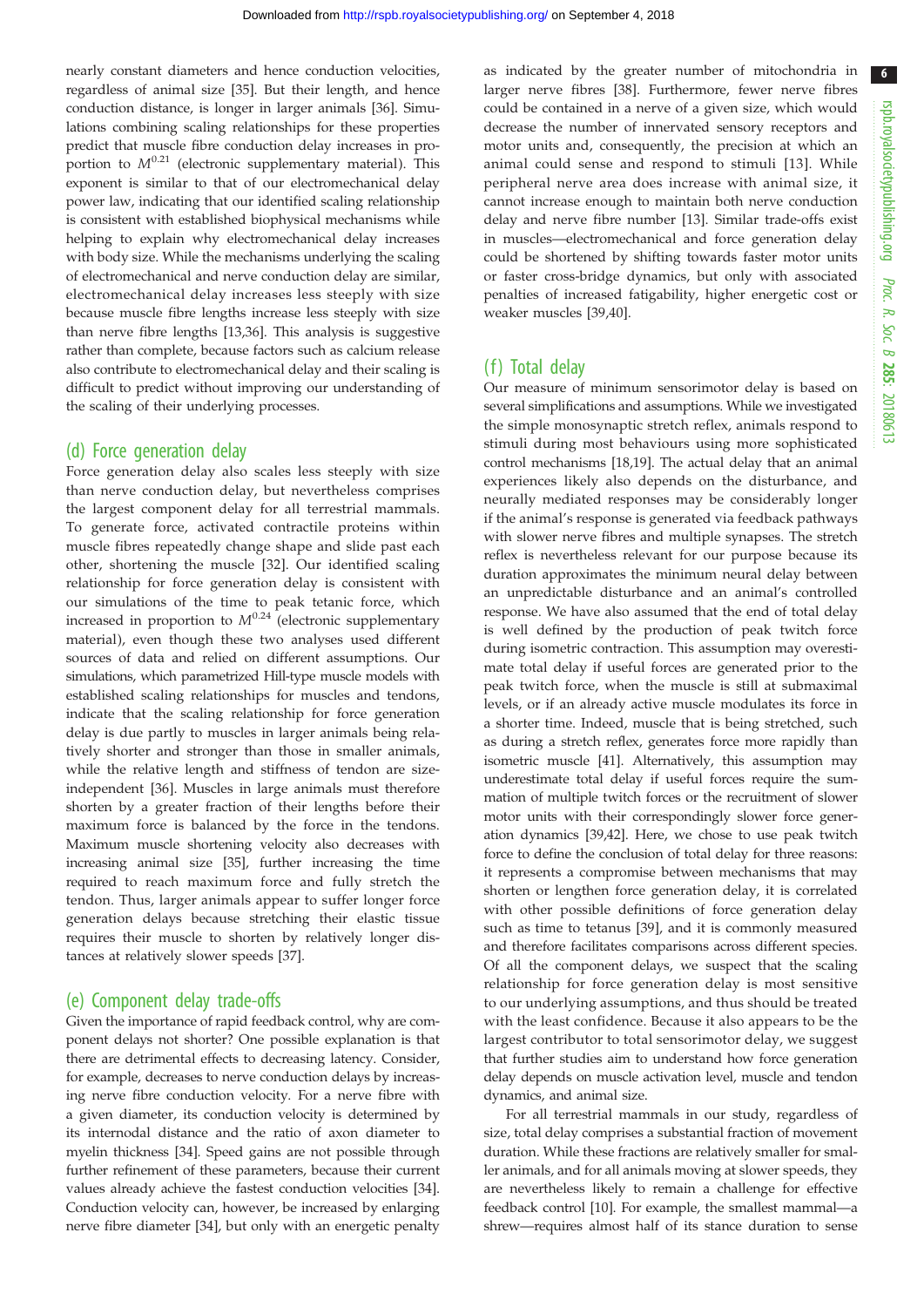<span id="page-6-0"></span>and respond to a disturbance when sprinting. Because relative delay approximately doubles over the size range of terrestrial mammals, delays become even more of a challenge for larger animals. Indeed, for animals that weigh about 200 kg, like large deer, total delay approaches the duration of the entire stance phase when moving quickly ([figure 3](#page-4-0)b). If these animals were to step into a hole while sprinting, they would not be able to use the same leg to generate a corrective response. Instead, they would have to rely either on passive mechanical stabilization [4,6–10] or on control strategies that coordinate the other legs to generate corrective responses during subsequent ground contact phases. Such intermittent control appears to be possible for all animal sizes at all speeds—even in large sprinting animals, stride duration is about fourfold longer than the total sensorimotor delay [\(figure 3](#page-4-0)b). However, waiting to respond to a disturbance is not without drawbacks, the most notable of which is that a large perturbation could cause an animal to fall before the next stride even begins. Elephants and other very large animals do not run as fast as predicted from trends in smaller animals. But even at the slower maximum speeds that they actually use, total delay still requires about half of the time that their foot is on the ground [\[43](#page-7-0)]. That is, a trotting elephant experiences similar relative delays as a galloping shrew. Importantly, biomechanically meaningful responses are further delayed by inertia—an appropriate response to a disturbance may require an animal to not only generate muscle force, but to use that force to redirect its motion, or to move a limb to a new position. While it is unknown how inertial delays scale with animal size, they certainly add to the total sensorimotor delay that we have estimated here, lengthening minimum response times for all animals.

Given the importance of feedback for controlling movement, and the importance of time delays for effective feedback, how do animals cope with their long total delays? We suspect that there is no single answer, but a suite of strategies employed by animals to help mitigate the effects of sensorimotor delays. One such strategy is to reduce the maximum speed of locomotion below that predicted based on the scaling of movement duration—simply moving more slowly provides more time to respond to disturbances. Large terrestrial mammals appear to benefit from this strategy—elephants, for example, move almost 90% slower at their top speed than predicted based on smaller animals [\[44](#page-7-0)]. This is not to say that sensorimotor delays are the only limit to maximum speed. Indeed, other physiological limits, including muscle strength and bone stress, have been convincingly demonstrated [[45,46\]](#page-7-0)—perhaps we can now count sensorimotor delays among them. A second strategy is to use innate biomechanics to rapidly reject disturbances, thereby relying less on the relatively slow neural control of muscles. For example, animals stabilize their motion using the passive dynamics of their moving body [3,[47\]](#page-7-0), the geometry of their legs [[48\]](#page-7-0) and the intrinsic properties of muscle [4,6–8,10]. A third strategy for coping with long sensorimotor delays is to use neural prediction rather than feedback. The human nervous system, and perhaps that of other animals, compensates for delays using an internal model of the body's dynamics that takes delayed and incomplete sensory information and predicts the best future motor response [5,11,12]. This may only be a useful strategy for comparatively large animals, in which the synaptic delays associated with neural computation are short relative to movement durations [\[20](#page-7-0)]. When viewed through the lens of feedback control, many fundamental characteristics of animal physiology appear as solutions for the detrimental effects of sensorimotor delays.

Data accessibility. Our systematic review datasets are included in the electronic supplementary material.

Authors' contributions. H.L.M. led the literature review. J.M.D. led the modelling. H.L.M. and J.M.D. jointly designed the study, conducted the statistical analyses and wrote the manuscript.

Competing interests. We have no competing interests.

Funding. This work was supported by the Natural Sciences and Engineering Research Council of Canada with a Canada Discovery Grant (J.M.D.) and a Canada Graduate Scholarship D (H.L.M.), and by Simon Fraser University with a President's PhD Scholarship and a Graduate Fellowship (H.L.M.).

Acknowledgements. We thank Noah Cowan, John Hutchinson, Devin Jindrich, Jerry Loeb, Carl Schwarz and James Wakeling for their helpful suggestions and discussions throughout this project, and Sabrina Lee for providing goat electromechanical delay data.

# **References**

- 1. Cowan NJ, Lee J, Full RJ. 2006 Task-level control of rapid wall following in the American cockroach. J. Exp. Biol. 209, 1617– 1629. ([doi:10.](http://dx.doi.org/10.1242/jeb.02166) [1242/jeb.02166](http://dx.doi.org/10.1242/jeb.02166))
- 2. Elzinga MJ, Dickson WB, Dickinson MH. 2012 The influence of sensory delay on the yaw dynamics of a flapping insect. J. R. Soc. Interface 9, 1685 - 1696. [\(doi:10.1098/rsif.2011.0699\)](http://dx.doi.org/10.1098/rsif.2011.0699)
- 3. Jindrich DL, Full RJ. 2002 Dynamic stabilization of rapid hexapedal locomotion. *J. Exp. Biol.* **205**, 2803 - 2823.
- 4. Loeb GE. 1995 Control implications of musculoskeletal mechanics. In 17th Int. Conf. of the Engineering in Medicine and Biology Society, Montreal, Canada, 20 – 23 September 1995, pp. 1393 – 1394. Montreal, Canada: IEEE.
- 5. Wolpert DM, Ghahramani Z. 2000 Computational principles of movement neuroscience. Nat. Neurosci. 3, 1212– 1217. ([doi:10.1038/81497](http://dx.doi.org/10.1038/81497))
- 6. Daley MA, Biewener AA. 2006 Running over rough terrain reveals limb control for intrinsic stability. Proc. Natl Acad. Sci. USA 103, 15 681-15 686. [\(doi:10.1073/pnas.0601473103\)](http://dx.doi.org/10.1073/pnas.0601473103)
- 7. Daley MA, Biewener AA. 2011 Leg muscles that mediate stability: mechanics and control of two distal extensor muscles during obstacle negotiation in the guinea fowl. Philos. Trans. R. Soc. Lond. B Biol. Sci. 366, 1580–1591. [\(doi:10.1098/rstb.2010.0338\)](http://dx.doi.org/10.1098/rstb.2010.0338)
- 8. Daley MA, Usherwood JR, Felix G, Biewener AA. 2006 Running over rough terrain: guinea fowl maintain dynamic stability despite a large unexpected change in substrate height. J. Exp. Biol. 209, 171 – 187. [\(doi:10.1242/jeb.01986\)](http://dx.doi.org/10.1242/jeb.01986)
- Dickinson MH, Farley CT, Full RJ, Koehl MA, Kram R, Lehman S. 2000 How animals move: an integrative view. Science 288, 100-106. ([doi:10.1126/science.](http://dx.doi.org/10.1126/science.288.5463.100) [288.5463.100](http://dx.doi.org/10.1126/science.288.5463.100))
- 10. Grillner S. 1972 The role of muscle stiffness in meeting the changing postural and locomotor requirements for force development by the ankle extensors. Acta Physiol. Scand. 86, 92 - 108. [\(doi:10.](http://dx.doi.org/10.1111/j.1748-1716.1972.tb00227.x) [1111/j.1748-1716.1972.tb00227.x\)](http://dx.doi.org/10.1111/j.1748-1716.1972.tb00227.x)
- 11. Kuo AD. 2002 The relative roles of feedforward and feedback in the control of rhythmic movements. Motor Control 6, 129–145. ([doi:10.1123/mcj.6.2.129](http://dx.doi.org/10.1123/mcj.6.2.129))
- 12. Milton JG. 2011 The delayed and noisy nervous system: implications for neural control. J. Neural Eng. 8, 065005. [\(doi:10.1088/1741-2560/8/6/065005\)](http://dx.doi.org/10.1088/1741-2560/8/6/065005)
- 13. More HL, Hutchinson JR, Collins DF, Weber DJ, Aung SKH, Donelan JM. 2010 Scaling of sensorimotor control in terrestrial mammals. Proc. R. Soc. B 277, 3563– 3568. ([doi:10.1098/rspb.2010.0898\)](http://dx.doi.org/10.1098/rspb.2010.0898)
- 14. Alexander RM. 2002 Stability and manoeuvrability of terrestrial vertebrates. Integr. Comp. Biol. 42, 158– 164. [\(doi:10.1093/icb/42.1.158\)](http://dx.doi.org/10.1093/icb/42.1.158)